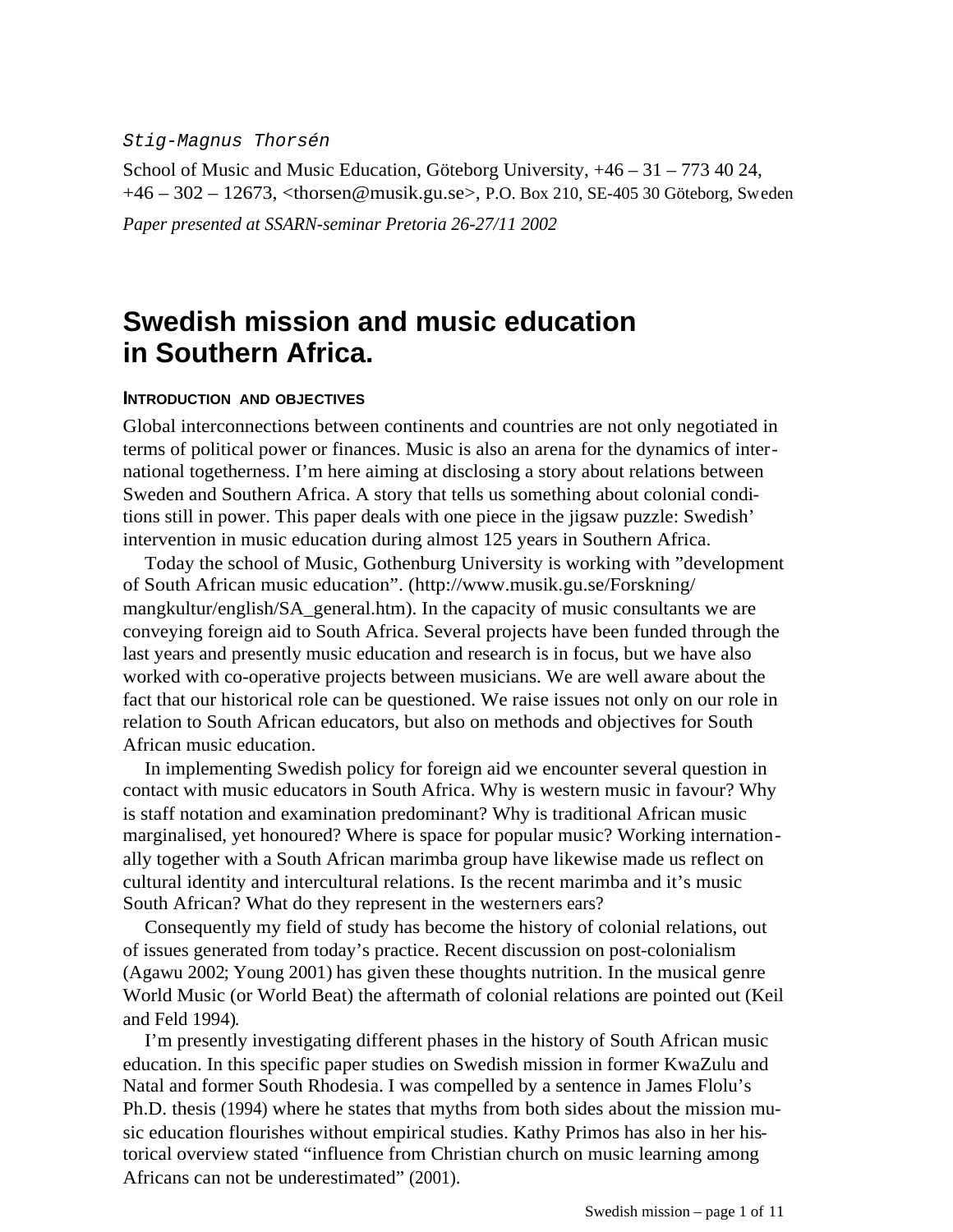Swedish people in general tend to look at Sweden as not being a colonising country. Regarding colonialism not only as to conquer or own land, but also as cultural imperialism, we are without doubt part of the team. Lasse Berg's book "When Sweden discovered Africa" (1997) samples evidence enough. We find botanists, explorers, and individuals fighting on the Boers side as well as industrialists. However the majority worked as missionaries especially in KwaZulu/Natal and Gauteng, and in Southern Zimbabwe.

Sweden and Southern Africa have certain historical lines in common. Present partnership is part of a long story. Thus, to understand the consequences of history, it's important to involve not only a Swedish perspective. My dream is to receive reactions on my statements from African colleagues. How have people from KwaZulu or Zimbabwe experienced the Swedish contribution to music education? The engine behind my undertaking is a wish to in co-operation seek a course for multicultural co-existence, development, and recapture of human rights. (Young 2001)

# **THEORETICAL CONSIDERATIONS**

I study music as a fundamental part of man and society. The framework stems from postcolonial theories and cultural studies. My point of departure can be summarised: I have through my reading become aware of the underlying fact that we in many global relations refer to an encounter between colonised people and colonisers. Colonialism has important cultural consequences, which still are salient features of the postcolonial era (Davidson 2001 [1983]; Comaroff and Comaroff 1991; Baaz 2002; Hall and Gay 1996). Comaroffs' call for more historiography supports my intentions:

We are challenged to write a historical anthropology of colonialism in southern Africa that takes account of all players in the game, the motives that drove them, the awareness that informed them, the constraints that limited them. (Ibid p9)

As well as they're pointing out the ambivalent relations between different Europeans on the colonial stage.

> Once the motives, intentions, and imaginings of persons living or dead are allowed to speak from the historical record, it becomes impossible to see them as mere reflections of monolithic cultural structures or social forces. This is especially true of the colonial encounter, and of the civilizing mission in particular. (Ibid p10)

I concur in a general sociological perspective on music education based in Cultural Studies, a field of research that draws from different research disciplines such as anthropology and sociology. Cultural identity is a core concept (Stokes 1994; Barker 2000). Cultural aspects on education specifically is addressed by (Cameron, McCarthy and Crichlow 1993).

Multiculturalism is also a core concept of Cultural Studies. The ideology underpinning my stance is based on Taylor (1992). Much of his thinking is implemented in education by Roth (1999). I have already presented some aspects on Cultural identity and Multiculturalism with relevance for South African Music Education in earlier articles (Thorsén 1997; 2002).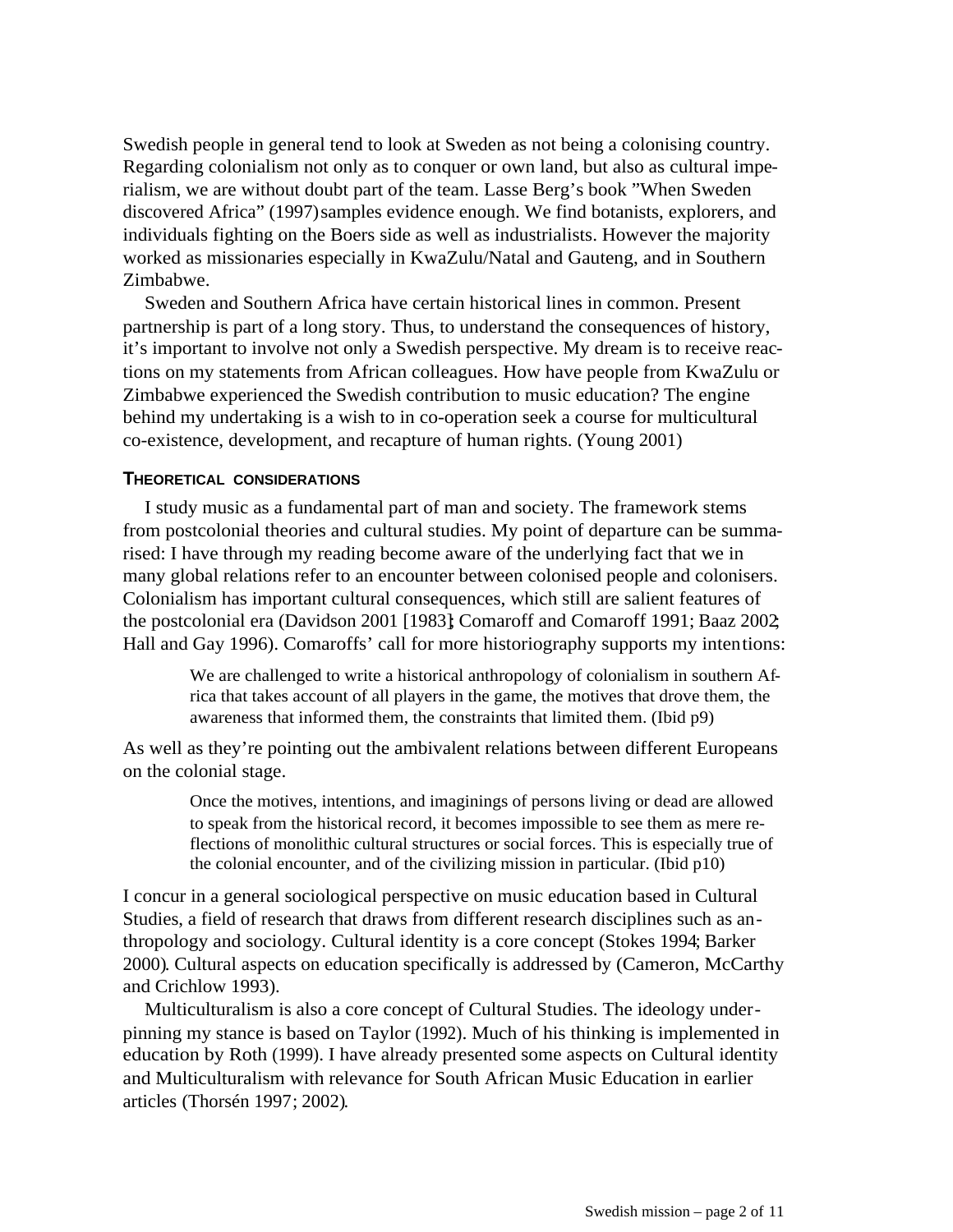## **FOCUS AND LIMITATIONS**

African music learning can roughly be divided in two parts. The lion's share of music is imparted in traditional formal and informal settings. Much of neotraditional music and popular music is passed through generations or via peer groups in informal arrangements. The fundaments of music life comprise even a lot of self-tuition.

What in colonial and post-colonial society is called music education is either the formal common school subject, in many African countries an obligatory ingredient, or the formalised pathway to professional musicianship via secondary and higher education.

I'm here only dealing with the second aspect: formal music education. I have chosen to look at a rather narrow material. 1) Written accounts from Swedish missionaries involved in music and 2) interviews with now living persons with experience from the "mission field". Geographically I have focussed on South Africa and Zimbabwe. I know that looking into e.g. British sources might give another picture. But, somebody has to write the Swedish story.

I have focused on the early period roughly from 1875-1910. In the concluding remarks I will, however, consider the work done by Lutheran missionaries in South Africa and Zimbabwe throughout the 20th century. Given the theoretical considerations described above: post-colonial relations, cultural identity and intercultural relations, I have looked at following items in the texts.

- 1. Musical events whatever.
- 2. Context: The situation in Kwazulu and Natal, the missionaries, emerging stations. Reactions from non-Swedes.
- 3. The missionaries use of music in the fieldwork.
- 4. Music education: Objectives, content and methods.
- 5. The civilising project: education, economy, culture.
- 6. Cultural identity. The missionaries approach to the other in general, and view on African culture and African music in particular.
- 7. Intercultural relations to all partners involved: Zulus, Boers, and Englishmen.

## **SWEDISH MISSION IN PRACTICE**

The Swedish Moravian missionary Hans Peter Hallbeck arrived 1817 to West Cape. He became later on the first evangelical bishop of the continent. 1876 The Church of Sweden (the established national church of a Lutheran denomination) started an organised mission that lasted for many decades in Southeast Africa.

Swedish mission started in Natal, but on "the field" were already American, German and Norwegian missionaries. The pioneer Otto Witt (in isiZulu named uMfundisi uVite) bought 1878 a farm at Rorke's Drift and established the Swedish station called Oscarsberg. It became a stronghold that still functions as a crafts centre. The war between Zulus and Englishmen in Natal disturbed the activities. Oscarsberg became for a while a basis for the English warriors.

I have not found any documents written by Witt regarding his work. Frans Fristedt on the other hand has provided us with a book published 1905 in which he describes his co-operation with Witt in Natal from 1877 and further endeavours up to the establishment of the first Swedish station in KwaZulu: Ekutuleni 1888 (Fristedt 1905). His book is filled with illustrative descriptions about many practicalities. He tells about the art of ox carting, his encounter with the Boers' hostile attitude to-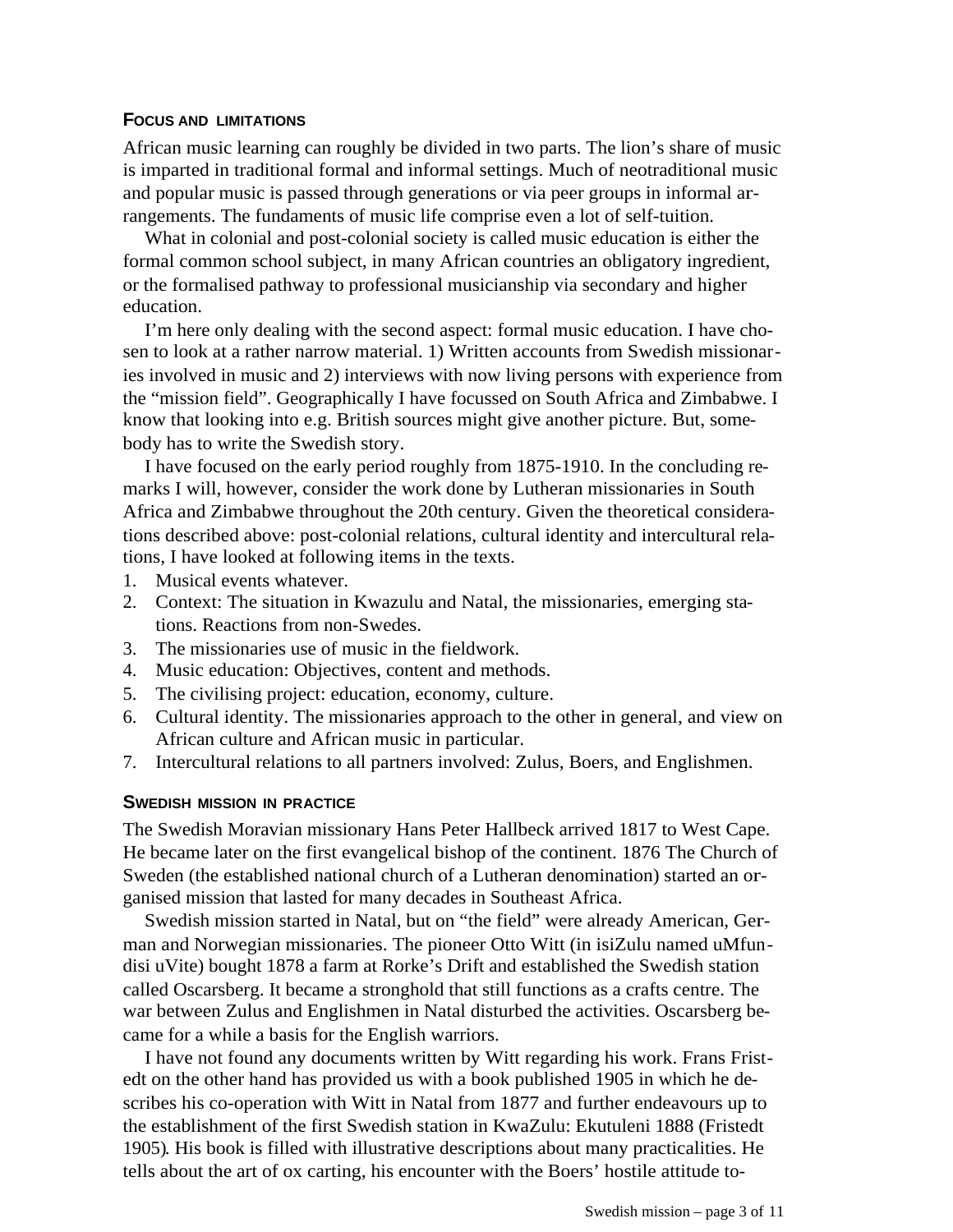wards missionaries, and the Englishmen who furnish the country with law, order, and subsidies to the mission schools.

His approach to Zulus is ambiguous. On the one hand he reports about terrible heathendom and its cultural expressions via music and dance. On the other hand he is often astonished by the hospitality he meets when visiting African homes. This ambiguity is a theme that one can trace throughout all missionary accounts.

I am surprised at how little he writes about the actual objective for his being there, namely converting Zulus to Christianity. Maybe this was so obvious not worth being elaborated on. His main concern regarding "the blacks" is rather that they were not civilised. Fristedt concludes: "The Zulus' skills and craftsmanship ought to be developed, to able them to earn their living and clothing." (Ibid p46) Another important theme is *the difference* between Zulus who are still heathens and they who have become Christians. A theme I will return to in my analysis below.

Fristedt visited the American mission station Inanda, and became impressed by the examines performed by Zulus (p117). He listened to showcased insight in Bible history and general acquaintance. "Some could even read whole chapters of the Wholly Scriptures both in English and Zulu." Other subjects were mathematics and handicraft. Singing and music was also examined and "some could even play piano and organ". Consequently schooling became an urgent task at Ekutuleni.

The Swedish mission in east South Africa was enlarged by several new missionaries and new stations: E.g. Aangelegen 1883, Appelsbosch 1886, Ifaye 1890, Dundee Coalfields 1891, Emtulva 1896, and Czesa 1910. By 1920 the Swedish Zulu mission comprised 9 main station, 61 satellite stations, 225 places for sermons, 7970 members of the congregation, 133 "black" mission workers of which 7 were ordained and 65 everyday schools with 1668 pupils (Ollén 1920). 1881 the Bible was translated to isiZulu by British and American missionaries. 1902 Axel Liljestrand is heading the first expedition to Rhodesia and in due course the Belingwe station in erected.

The early history can be followed in a 19th century collection of reports "From the mission field of the Swedish church". Eight of them written from KwaZulu and Natal (Karlgren 1895a, 1895b, 1895c; Ljungqvist 1895; Posse 1899; Danell 1907; Liljestrand and Hallendorff 1907; Sandström 1908). Compiled texts on Swedish mission can also be found in (Ollén 1920; Hallendorff 1907; Karlgren 1909). I have also 2002 interviewed persons who had worked in the Church of Sweden's mission: Axel Ivar Berglund, Nils Joëlsson, Martin Svenssson, and Tore Bergman.

#### **THEMATICAL ANALYSIS**

I will use quotations of the missionaries' accounts to summarise essential aspects on how music education in Southern Africa was influenced by Swedish mission. The Swedish journalist J.M. Ollén reports 1920 on Swedish mission in South Africa. His eye fell on the newly constructed church in Czesa outside Durban.

> In our country a large church is an everyday occurrence. Out here a large church is a monument to victory, a triumphant, joyful cry of protest and success in reaction to the heathenism that surrounds us on all sides. (Ibid p364ff)

God gave the mission, in its literal meaning, via a personal challenge. The missionary followed his or her inner voice. With the support of a mission society at home the dispersion of Gospel was undertaken. The progress was counted in saved souls, erected school buildings and churches. The task of the Christian vinedresser was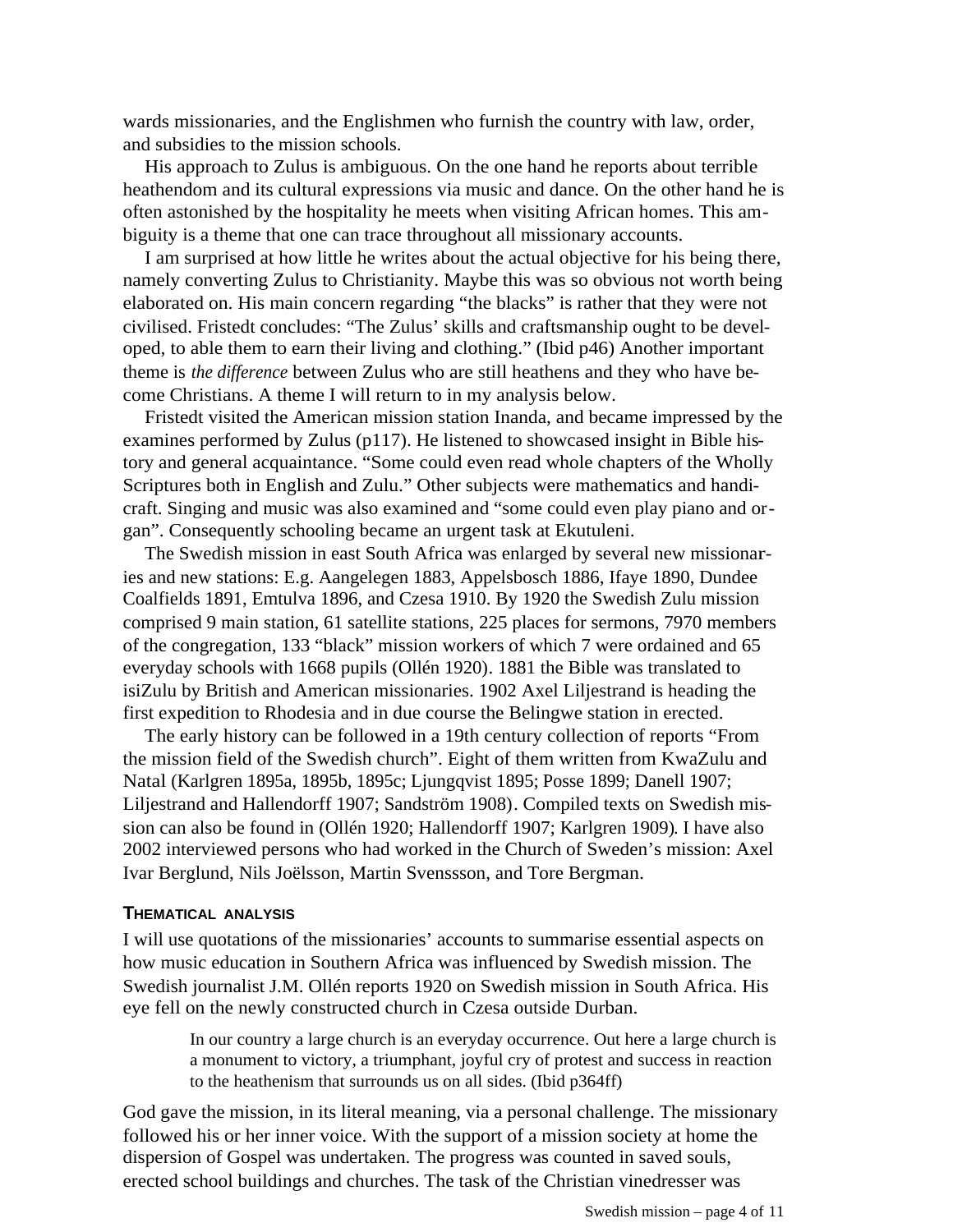however fulfilled among other Europeans. The Swedes sometimes was on bad terms with German farmers, English tradesmen and Dutch slave drivers. Ollén once travelled with a German's ox-cart and learnt a lesson:

> The English are ruining the blacks with their humanity. […] They are spoiling them. […] I absolutely cannot have these 'educated' Negroes on my farm any longer, they are too defiant. Better a 'real' heathen than a civilized one. (Ibid)

The missionaries, however, choose to associate with the Europeans and became specifically co-operative with representatives of the British Government in Natal. They formed a good alliance in strives for education. The relation to Zulus was of another kind. The approach to "the black people" is illustrated by Fristedt in a comparison between a "Christian wedding with four-part singing" and heathen funeral**:**

> …it was horrifying to listen to the dreadful, monotonous shouting (aö-mammå-aö), and to see the wild gestures of waving their arms about and swaying their upper bodies forward and back rhythmically, with which the mourners exhausted themselves. (Ibid p106)

Fristedt was at the same time attracted to their "multi-part singing with euphonious sadness" (Fristedt 1905:48-49). This ambiguous stance is frequently reported by many descriptions of the European-African encounter. However, the way out wa at that time by no means recognition of African music.

# *Almost like home*

I find in the accounts quite many notes on how the missionaries combined the Christian mission with a cultural. Alien cultural patterns were to be replaced by well known:

> ... and when you see this crowd of blacks, heads bent in confession and prayer or faces raised in hymns of thanksgiving and praise, you feel and you understand that the spirit of the Lord is at work, and you are grateful and proud to be part of this missionary work, which is carried out at the command of the Lord our God himself, and has his benediction.

> So to all of you, our dear Christian congregation at home, I say rejoice! Your songs and hymns are being sung in the language of the Zulus, but often with your melodies. The beautiful Swedish liturgy is also ours. And, Sunday after Sunday, your texts form the basis for our sermons. (Sandström 1908:7)

A*lmost like home* was a cultural answer to the ambiguity or despair of the mission. By clinging to the well known the Swedes promoted their own non-verbal expressions and symbols: the songs and the liturgy. Only the texts in the Bible and the hymnal were translated. *In the fight against paganism, the cultural clash with the Africans was resolved by introducing Swedish ideals.*

# *The Difference*

Consequently conversion to Christianity embraced a material and cultural entirety. Fristedt (1905) explains this by depicting the *complete difference* entailing adherence.

Their straightforward, cheerful, candid gazes ... they are clothed ... their houses are constructed in the form of rectangles ... and equipped with doors ... a bag of books or a bookcase with a bible and a hymnal ... the Christian men work ... doing all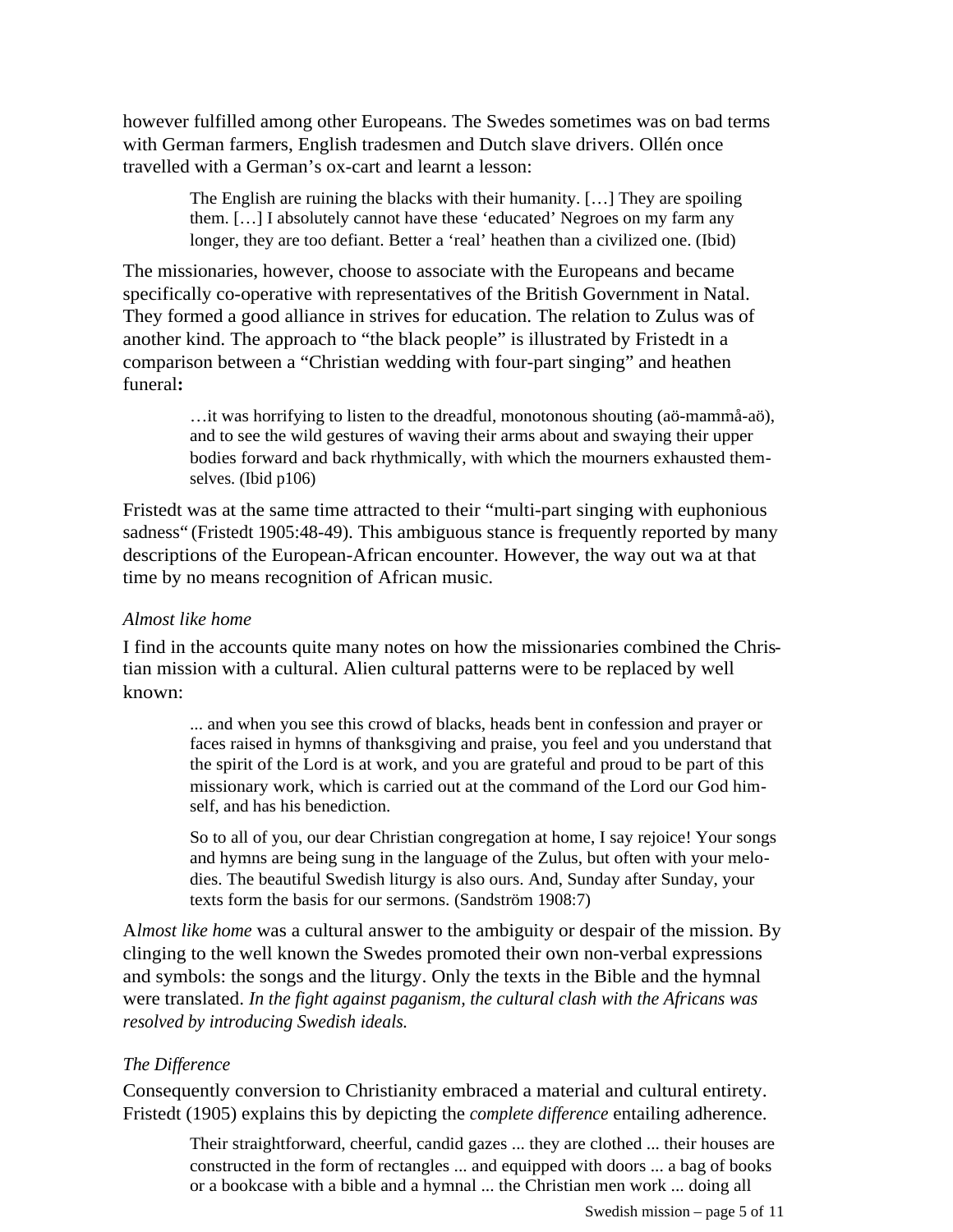kinds of woodworking ... their homes are varied and pleasant ... daily, morning and evening prayers, at which some biblical passage is read and hymns are sung ... the Christians rinse their mouths and wash themselves. On Sundays they dress in their best and carry their hymnals in a pocket or under an arm ... listen attentively ... join energetically in on the singing ... to show that they are more cultivated than the heathens ... monogamous of course ... eager to learn ... ready to make sacrifices ... full of hospitality ... and remorse. (Ibid p368-369)

These constructed cultural differences are explained in many terms. Joëlsson reported the use the *Old house* and the *New house,* as metaphors for the change. An interesting note in Fristedt's book gives an example on "good manners" acquired by King Dinuzulu, who 1898 visited Ekutuleni.

> He sat down by the piano in our drawing room, and sang and played one piece after the other, some songs in isiZulu and some in English. A British lord on S:t Helena had taught him the piano. (p361)

The question about work and work ethics was at stake for the Swedish mission. In opposite to other societies a crucial part of the civilisation was to improve skills in handicraft such as bricklaying, carpeting, and gardening. Entrepreneurship was favoured indicating that not only the cultural life but also economy was a central feature of the difference.

## *Education.*

The outmost measure for chiselling out the difference was education. The word missionary in isiZulu was translated to *umFundisi* meaning the one who teaches (Posse 1899). Literacy teaching was however not per se just a part of the civilising project. It was in the Swedish mission the only way to Christianity. Fristedt elaborates on how becoming a Christian starts with reading and understanding the Bible. The Lutheran conversion was founded in an understanding of theology and exegesis. The classes were aiming at baptism after at least a year, sometimes even more. The school became also the natural place for teaching music and hymns.

Schooling to Christianity was conducted in the "Sunday school", whereas general education took place in the "Everyday school". However, in many accounts on Zulu persons I find evidence on that the two school systems were very much integrated. Literacy endeavour was made in co-operation with the British authorities. The colonial government inspected the schools and "The British bishop of Natal did in particular benefit the mission through his literary activity: textbooks for schools, translations to isiZulu, Zulu legends, songs and stories, a good grammar and dictionary for isiZulu etc." (Fristedt 1905:49-50) The reading and writing was part and parcel of the difference in the missionary's eyes. Liljestrand (1907) is puzzled by the Zulu's lack of logical thinking. And he explains to himself that the reason might be that "they do not have a written language", obviously without understanding the possibilities of an orally based knowledge.

# *The hymnal*

Harriet Posse was an outstanding missionary when it comes to music. She was an upper class lady from Stockholm (capital of Sweden) and, as expected, especially dealing with upbringing of "the blacks". Her reports are filled with empathetic biographies of Zulus. The general story tells how they were convinced by the missionaries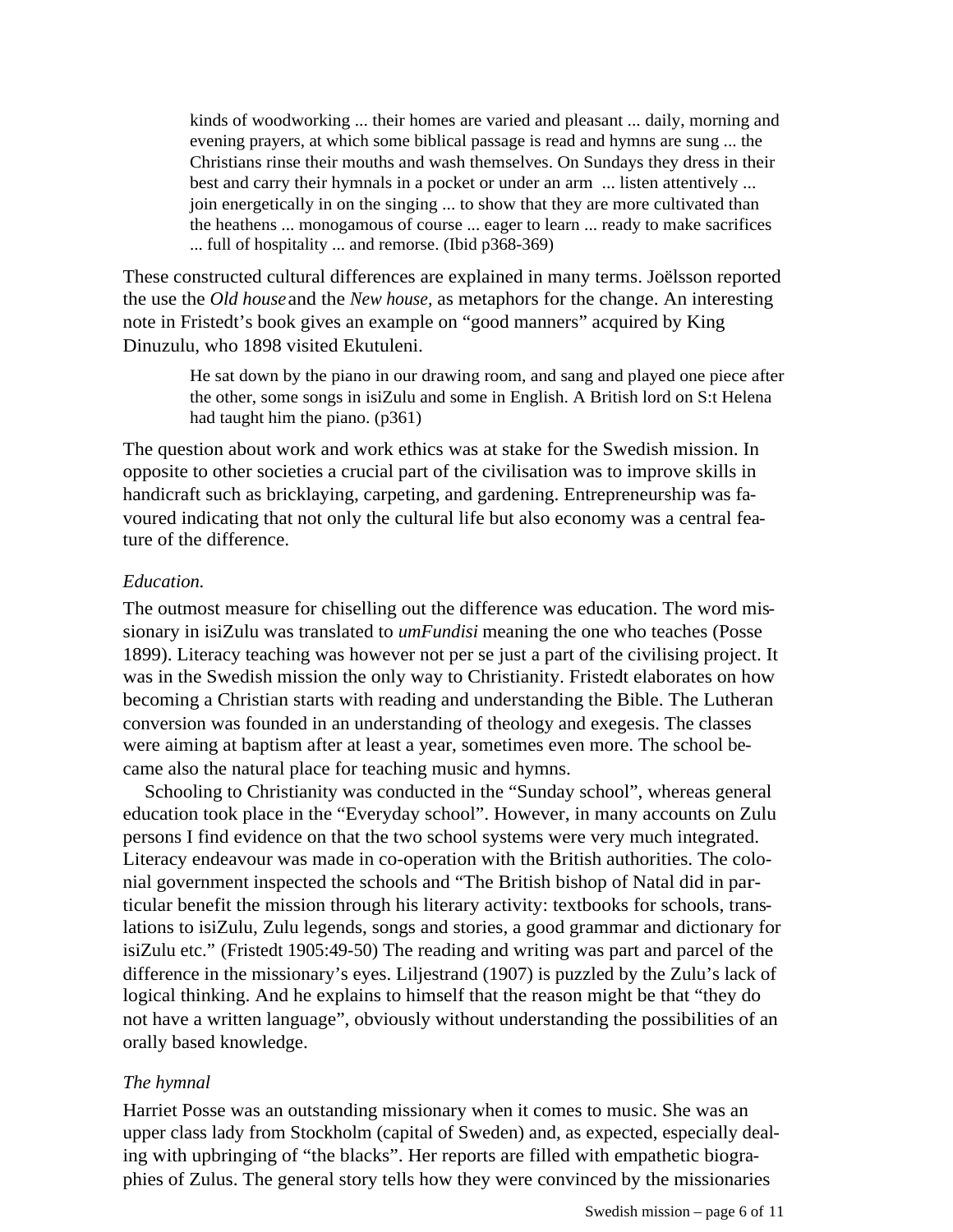to become a convert. But also how they fought for permission to leave their family. Education, Christianity and a cultural change were incentives for their step into the European realm (Posse 1899).

Posse worked for a long period at Oscarsberg at Rorke's Drift. After having visited a morning service she puts down following quotation. Once again we find a note on the use of Swedish tunes *almost like home*:

> After the sermon we, just like you back at home, rise and sing, to organ accompaniment, "The Lord bless you and keep you", which has always been one of my favourite moments in the service. When the altar service is done, the children from the school and the orphanage sing, in parts, the most recent song they have learned from our songbook. It contains 100 songs for school and church, many of which are based on Swedish folk melodies. Others, like "Here a bright spring ripples" and "So God loves all the world" and others come from the collections of songs we have come to love from home. (Ibid p15-16)

Posse explains that singing Christian songs was instrumental for the teaching. For non-literate Zulus learning songs was a first step towards taking part in liturgy and prayer.

The hymnal became a fundamental guiding rule in many mission schools for the entire 20th century as the mission of The Church of Sweden moved to Zimbabwe. Bergman (2002) reported that in Zimbabwe even after independence 1980 the only existing music material was the hymnal NZIYO that was produced by the Dutch Reformert Church with a Swedish supplement. It comprised hundreds of hymns all written with four-part tonic sol-fa arrangements.

Earlier I established the fact that in the fight against paganism, the cultural clash with the Africans was resolved by introducing Swedish ideals. After having added a discussion on *the difference* and *the education* I can now venture to say that *the hymnal with European songs and four-part homophony became a tangible feature of the content and method of music education established in the framework of the civilising project*.

#### **NEW TRENDS IN APPROACH TO AFRICAN CULTURE**

From the mid 20th century the history of Swedish mission became connected with three leading persons: Bengt Sundkler, Henry Weman and Olof Axelsson. Sundkler became well known for his recognition and research of African independent churches (AIC). 1948 he published *Bantu Prophets in South Africa* where he describes around 2000 syncretist denominations (Sundkler 1961 [1948]). Sundkler worked most of his time as a missionary in kwaZulu, but travelled on the whole continent. After his death his studies were published in the extensive overview *A history of the Church in Africa* (Sundkler and Steed 2000).

He writes against racism and European supremacy in the mission. Sundkler took a clear standpoint in the harsh debate among mission societies regarding AIC. His friendship and scholarly studies reflect a political opinion in favour of African culture. A lot of his time was spent in the midst of the inner circle of the independent churches, specifically together with Isaiha Shembe. Later on many other scholars likewise gave voice to recognition of the cultural role of the AIC (Young 2001; Comaroff and Comaroff 1991; Chitando 2002).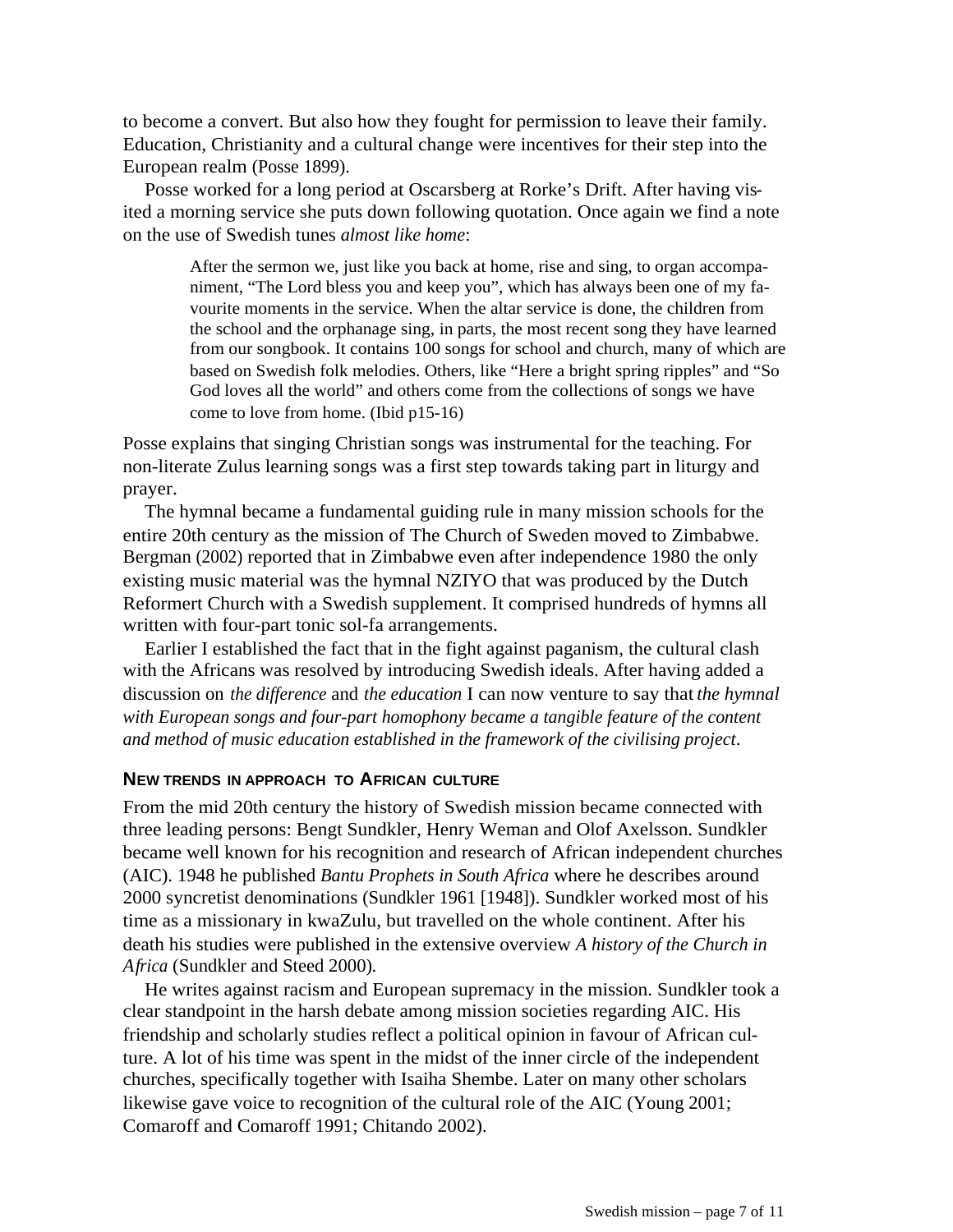Where Sundkler opened up for new approaches to African culture, Henry Weman continued the same path in music. He was a Swedish cathedral organist, but went to South Africa, Zimbabwe and Tanzania 1954, a journey that was followed by several more. He learnt about African music from the leading music anthropologist of the time (J. Blacking, A.M. Jones, P.R. Kirby, and H. Tracey) and made his own field studies. A major report was published 1960: *African music and the church in Africa* (Weman 1960).

Weman writes that he suffers from the fact that the Africans were forced to swing between European "Sunday music" and African "everyday music". When many other missionaries talked about the dark Africa, Weman is curious about the " folk music out in the villages and kraal schools [that] was sporadic, such lightening glimpses". He advises the Europeans to rethink in order to open up for new aesthetics and to give up ingrained opinions on intonation, scales in major and minor, functional harmony etc. He critiqued the use of hymns in schools, the westerners patronizing attitude in general and the British school inspectors in particular, they who only "will bring up the African so that he can give a practical account of himself in European music".

Weman, however, finds a dilemma. Can we develop the African music, the adequate expression for the indigenous people, when many Africans want to embrace the western music? Today we can understand that this paradox as legacy of a long term impact of mission. Joëlsson explains to me in an interview (2002) that, many years attempting to Africanise the Zulu hymnal that followed on Weman's pioneering, ended with a full stop. The order of *the new house* should not get run over by reintroduction of the music of *the old house*. Joëlsson was the only Swede remaining in the ecumenical hymnal committee during the 70ies in kwaZulu/Natal.

Yet, Weman's own intentions carried an ambiguity towards the African music. There was a limit for multiculturalism. He could not accept music directly from the African sources.

The music must not be kept at kraal stage. (Ibid p15)

One cannot help being reminded of music of the less developed sects, in which coarse folk music and dance is allowed to develop unchecked, without either finesse or polish in movement or voice. (Ibid p188)

Weman's paradox shows the conflicts of music education under the banner of mission. His hesitation is probably based on religious standpoints and feelings. It is here not my undertaking to discuss the possibility of Africanisation of Lutheran liturgy. However, the issue of Africanisation of music education in general seems to be tied, as schooling was in the hands of the mission.

Henry Weman's strives for including the African music in the Christian mission were continued by Olof Axelsson. He started 1968 in Zimbabwe after having written a master thesis on the work of Weman (Axelsson 1971). His major work was fulfilled at the Kwanongoma College in Bulawayo. Axelsson was interested in the *kalimba* and the *marimba* and contributed to a pedagogical adaptation of the instruments, which went through changes in construction, sound and tuning. Part of this story continues in South Africa as Dave Dargie who worked together with Axelsson at Kwanongoma brought the instrument to the Catholic mission at Lumko in Eastern Cape, from where it was spread both to the churches and the profane music scene of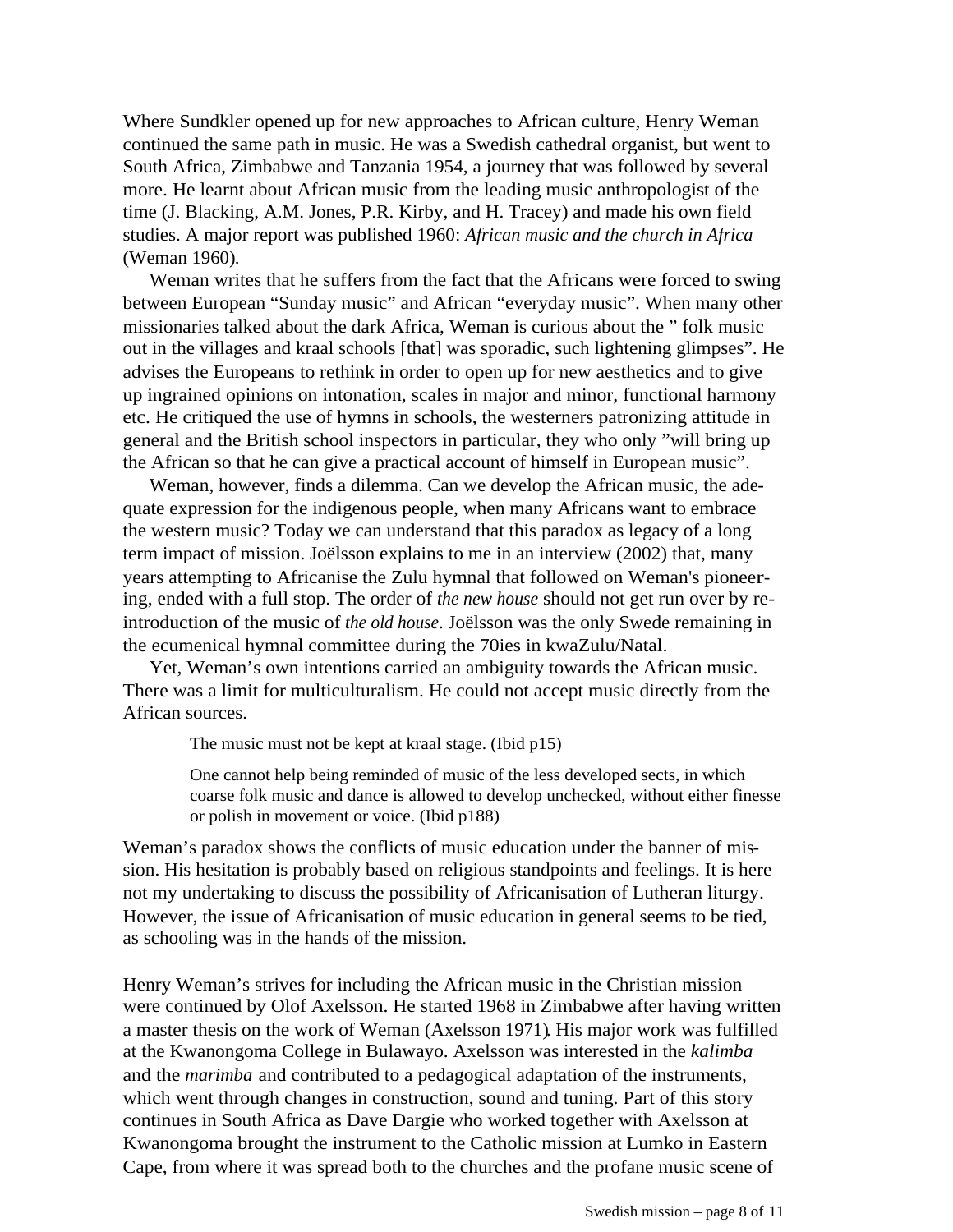South Africa. Revealing more details in the "marimba story" from its origin as a Chopi instrument to the World Music arena could give yet another piece of understanding the musical encounter between Europe and Africa. That might be my next research project.

# **CONCLUSIONS**

I started my investigation with questions on South African music education and on the present relation between the two countries, and with a focus on cultural identity and multiculturalism. My conclusion is that more than hundred years of Swedish impact has changed the African musical identity in some areas, due to domination of Swedish musical practices and approach to teaching and learning.

The core issues are: the Swedish wish to convert the Zulus and Ndebeles to a cultural behaviour as similar as possible to the Swedish. The themes *Almost like home* and *The difference* run all through the story. The music was normatively condensed in the hymnal with four-part harmony notated in tonic sol-fa, used in many school in Zimbabwe even after independence 1980.

In parallel there has been a move from the Swedes towards recognition of African culture from circa 1950. Pedagogical development of musical instruments and the use of African tunes and rhythms have to a certain extent shifted the western dominance towards a musical fusion. The Swedes have sometimes met Christian orthodox resistance from the African side. Likewise, pronounced from the Swedish side, there is a limit for multiculturalism based on religious and cultural positions.

The global musical encounter is also influenced by the Swedish impact on African music. I have two contradictory hypothesises: 1) Swedes tend to more easily accept music from Africa, as it, to a large extent, is coloured by Swedish music. Marimba groups in South Africa playing Christian hymns sounds *like home*. Or 2), we have, via long-term colonial relations, begun to understand the essence of African culture. Our ears have opened up.

Besides looking at the mission's musical rampaging or blessings, it's crucial to carry out studies on intercultural musical phenomena such as *makwaya*, music in African Independent Churches, the *gospel music* etcetera. We also need to understand more about the role of religion and what embracing Christianity means to African identity. Another area of interest is the relation between the mission's music education and the, about 1900 introduced, British formal music education system in South Africa (ABRSM and Trinity College). My wish is that studies on the colonial history and its aftermath, preferably also undertaken by Africans, could contribute to a better understanding of the background for the present debate on African music education and cultural identity.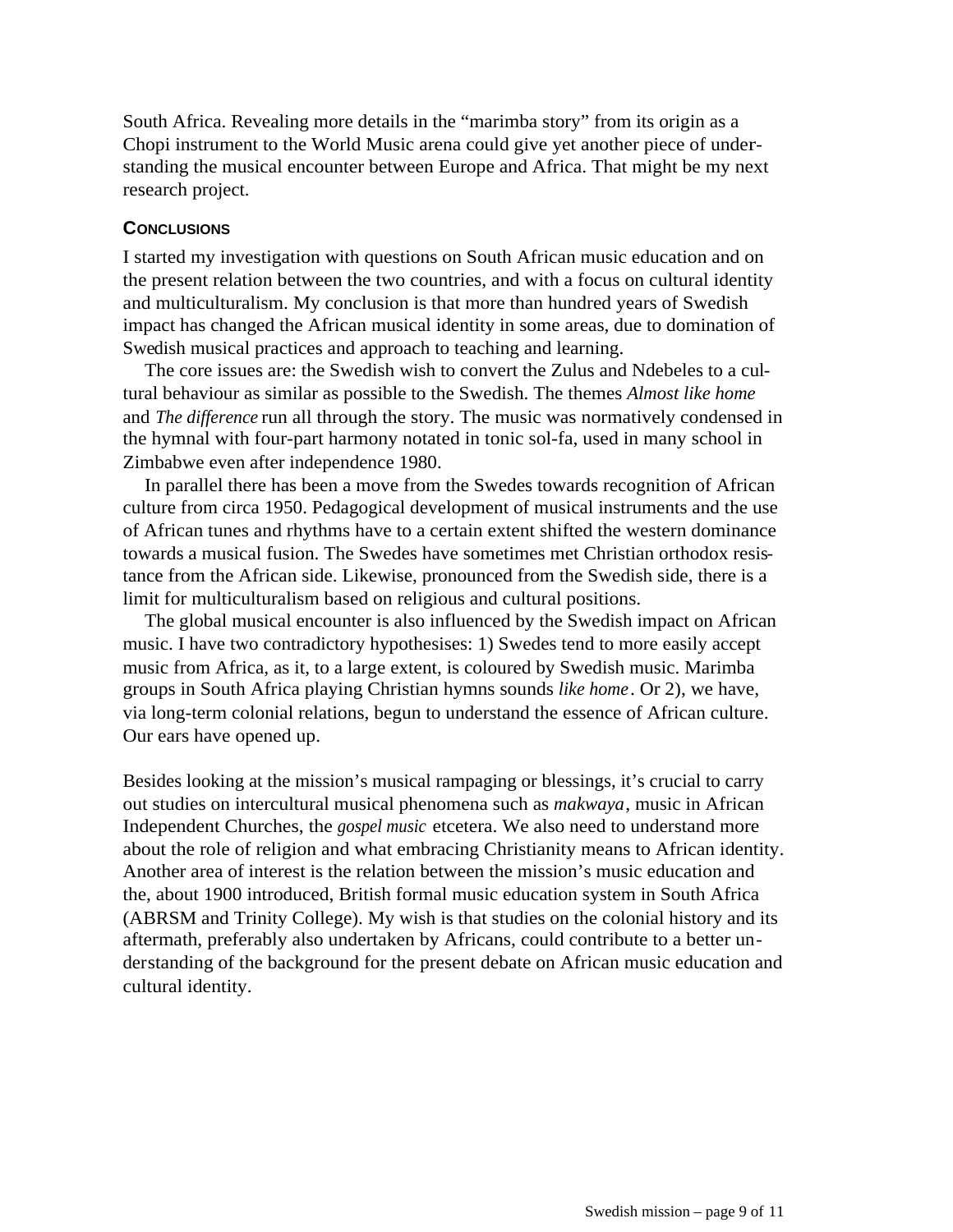#### **REFERENCES**

Agawu, Kofi. 2002. Personal communication reegarding his forthcoming book.

- Axelsson, Olof. 1971. African Music and European Christian Mission. master, Musicology, Uppsala University, Uppsala.
- Baaz, Maria Eriksson. 2002. The White Wo/Man's Burden in the Age of Partnership. A postcolonial reading of Identity in Development Aid. Ph.D., Department of Peace and Development Research, Göteborg University.
- Barker, Chris. 2000. *Cultural Studies. Theory and Practice*. London: Sage.
- Berg, Lasse. 1997. *När Sverige upptäckte Africa [When Sweden discovered Africa]*. Stockholm: Rabén Prisma.
- Bergman, Tore. 2002. Interview, 4 November.
- Cameron McCarthy, Glenn Hudak, Shawn Miklaucic, and Paula Saukko, and Warren Crichlow, eds. 1993. *Race Identlty and representation in education*. N.Y.: Routhledge.
- Chitando, Ezra. 2002. *Singing Culture. A study of Gospel Music in Zimbabwe*, *Research report no. 121*. Uppsala: Nordic Africa Institute.
- Comaroff, Jean, and John Comaroff. 1991. *Of Revelation and revolution. Christianity, colonialism and consciousness in South Africa*. Chicago: University of Chicago press.
- Danell, Hjalmar. 1907. *Intryck från en visitationsresa till Sydafrika och Sydindien*, *Från Svenska kyrkans missionsfält XXIV*. Uppsala.
- Davidson, Basil. 2001 [1983]. *Afrika i det tjugonde seklet [Africa; A Social and Political History]*. Uppsala: Nordic Africa Institute.
- Flolu, E. James. 1994. Re-tuning music education in Ghana. A study of cultural influences and musical developments, and of the dilemma confronting Ghananian school music teachers. Ph.D., York University.
- Fristedt, F. L. 1905. *Tjugofem år i Sydafrika, minnen och erfarenheter*. Lund.
- Hall, Stuart, and Paul de Gay. 1996. *Questions of Cultural Identity*. London: Sage.
- Hallendorff, Knut. 1907. Svenska kyrkans zulumission. In *Från Svenska kyrkans missionsfält*, edited by A. Liljestrand and K. Hallendorff.

Joëlsson, Nils. Interview 21 October 2002

- Karlgren, Anton. 1895a. *Infödda medhjälpare bland Zuluerna*, *Från Svenska kyrkans missionsfält IV*. Uppsala.
- ———. 1895b. *De bära vår Herres Jesu Kristi märken*, *Från Svenska kyrkans missionsfält V*. Uppsala.
- ———. 1895c. *Fältet begynner hvitna till skörd*, *Från Svenska kyrkans missionsfält VI*. Uppsala.